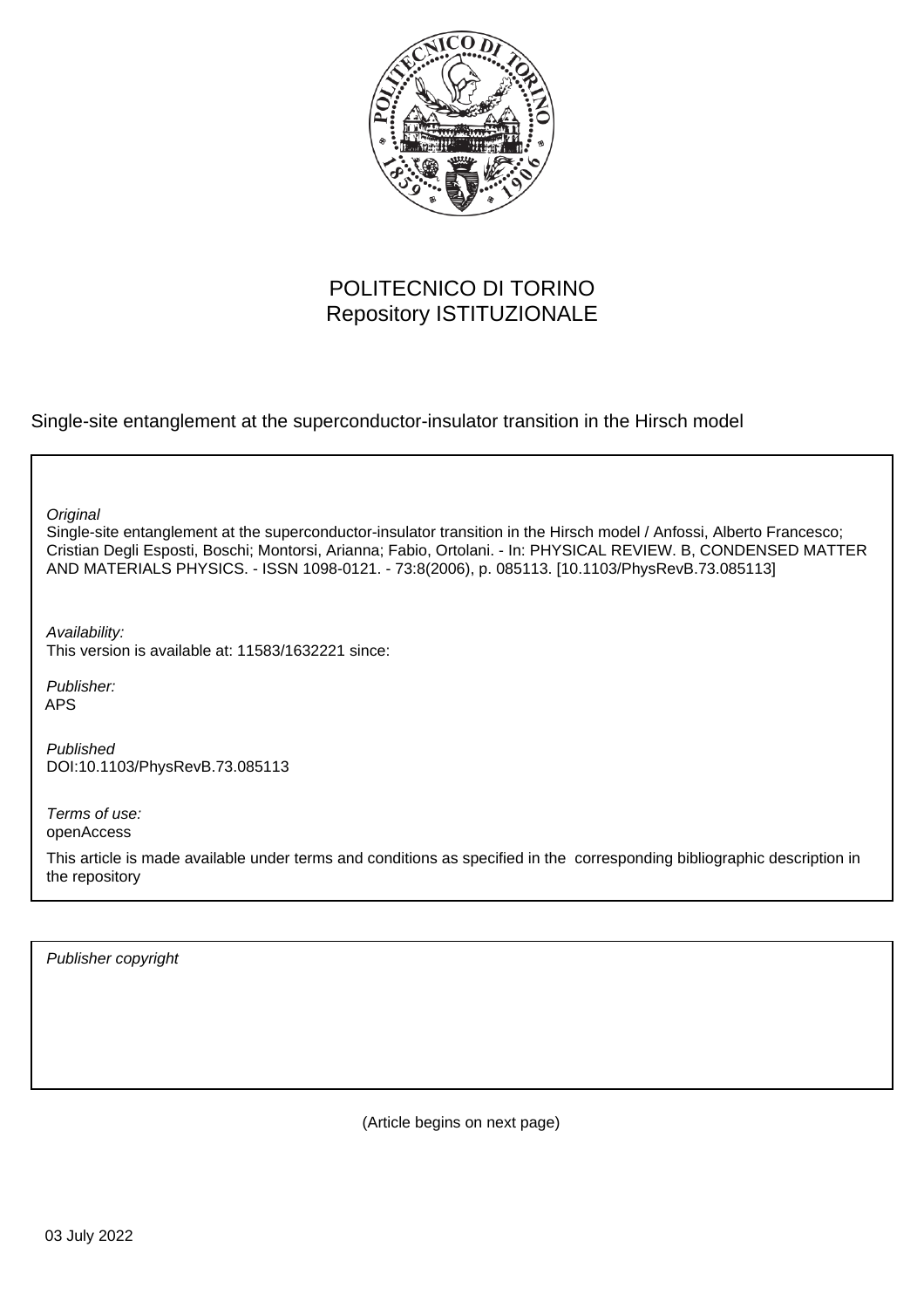# **Single-site entanglement at the superconductor-insulator transition in the Hirsch model**

Alberto Anfossi,<sup>1</sup> Cristian Degli Esposti Boschi,<sup>2</sup> Arianna Montorsi,<sup>1</sup> and Fabio Ortolani<sup>3,2</sup>

1 *Dipartimento di Fisica del Politecnico, C.so Duca degli Abruzzi, 24, I-10129, Torino, Italy*

<sup>2</sup>*CNR-INFM, Unità di Ricerca di Bologna, V.le Berti-Pichat, 6/2, I-40127, Bologna, Italy*

3 *Dipartimento di Fisica dell'Università di Bologna and INFN, Via Irnerio, 46, I-40126, Bologna, Italy*

(Received 9 November 2005; published 16 February 2006)

We investigate the transition to the insulating state in the one-dimensional Hubbard model with bond-charge interaction x (Hirsch model), at half-filling and  $T=0$ . By means of the density-matrix renormalization group algorithm the charge gap closure is examined by both standard finite-size scaling analysis and looking at singularities in the derivatives of single-site entanglement. The results of the two techniques show that a quantum phase transition takes place at a finite Coulomb interaction  $u_c(x)$  for  $x \ge 0.5$ . The region  $0 \le u \le u_c$ turns out to have a superconducting nature, at least for not too large  $x > x_c$ .

DOI: [10.1103/PhysRevB.73.085113](http://dx.doi.org/10.1103/PhysRevB.73.085113)

PACS number(s): 71.10.Hf, 03.65.Ud, 71.10.Fd, 71.30.+h

### **I. INTRODUCTION**

Recently<sup>1,2</sup> the role of the bond-charge interaction  $x$  in inducing interesting physics in low-dimensional correlated electron systems has been underlined. Such an interaction originates from the Coulomb repulsion between electrons in a solid, and its actual value is in general smaller than the on-site Coulomb interaction (Hubbard *u* term), though not negligible in many cases. Moreover, the *x* term breaks the particle-hole symmetry of the model, which feature is known to be relevant in relation to high- $T_c$  superconductivity. In particular, in the one-dimensional case, the bond-charge interaction has been proven to play a relevant role in real materials.<sup>3</sup>

A complete study of the behavior of a one-dimensional Hubbard system in which the *x* term is included is still missing, though a certain number of interesting and competing information are known. First of all,  $x=0$  corresponds to the standard Hubbard model, in which case at half-filling  $(n=1)$  and  $T=0$  a metal-insulator transition takes place at  $u_c$ =0, the insulating state being characterized by antiferromagnetic order. Moreover, bosonization studies<sup>4</sup> show that the critical value  $u_c$  is independent from the actual value of the bond-charge interaction, at least for  $x \ll 1$ . On the other hand, an exact solution of the  $x=1$  case is also available.<sup>5</sup> There the charge gap responsible for the insulating phase at  $n=1$  opens at  $u_c=4$ . The nonvanishing value of  $u_c$  is a clear indication of the failure of the bosonization approximation in this regime. Still, at  $x=1$  and for  $u \le u_c(n)$ , the system enters a phase characterized by off-diagonal long-range order<sup>6</sup> (ODLRO) and nonvanishing pairing correlation, both features being an indication of possible superconducting order, which is absent at  $x=1$  due to the high degeneracy of the ground state (g.s.). The possible presence of superconducting order has been investigated also for  $x \neq 1$  at various *n*. It turns out that this is the case, at least for low enough *u* and appropriate *x* and *n* values;<sup> $7-9$ </sup> also, a spin gap opens for  $n > 1,^{2,8}$  whereas, as for the transition to the insulating phase, results at  $x \neq 1$  are far from exhaustive,<sup>9,10</sup> though supporting the possibility of a finite  $u_c$  away from the weak-coupling limit.

To resume the physical picture emerging from previous studies, at  $n=1$  and  $T=0$  it is expected that the system undergoes a change at intermediate values of *x*, passing from a situation in which a metal-antiferromagnetic insulator transition takes place at vanishing *u*, to a situation in which a possible superconductor-insulator transition occurs at finite *u*.

The purpose of the present paper is to investigate such a change. This is achieved by means of a composite analysis of the numerical results obtained using the density-matrix renormalization group (DMRG) algorithm (Sec. III). On the one hand, the study of charge-gap closure is performed by means of its finite-size scaling (FSS) behavior (Sec. III A). On the other hand, quite recent results<sup>11</sup> have proven that, at least at  $x=1$ , the quantum phase transition (QPT) to the insulating state at half-filling corresponds to a divergence (in the thermodynamic limit) in the partial derivative with respect to *u* of the single-site entropy of entanglement<sup>12</sup> S. Accordingly, we investigated the behavior of  $S$  also for  $x$  $\neq$  1 (Sec. III B). Furthermore, in Sec. III C both spin-gap and pair-correlation behaviors are analyzed within the noninsulating phase.

## **II. HIRSCH MODEL**

The model we deal with is the bond-charge extended Hubbard model first introduced by Hirsch.<sup>13</sup> It is described by the Hamiltonian

$$
\mathcal{H} = -\sum_{\langle i,j\rangle\sigma} \left[1 - x(n_{i\bar{\sigma}} + n_{j\bar{\sigma}})\right] c_{i\sigma}^{\dagger} c_{j\sigma} + u \sum_{i} n_{i\uparrow} n_{i\downarrow}, \qquad (1)
$$

where  $c_{i\sigma}^{\dagger}$  and  $c_{i\sigma}$  are fermionic creation and annihilation operators on a one-dimensional chain of length *L*;  $\sigma = \uparrow$ ,  $\downarrow$  is the spin label,  $\bar{\sigma}$  denotes its opposite,  $n_{j\sigma} = c_{j\sigma}^{\dagger}c_{j\sigma}$  is the electron charge with spin  $\sigma$ , and  $\langle i, j \rangle$  stands for neighboring sites;  $u$  and  $x$  are the (dimensionless) on-site Coulomb repulsion and bond-charge interaction parameters, respectively.

The model Hamiltonian (1) has  $su(2) \oplus u(1)$  symmetry, since it commutes with total spin and charge operators; correspondingly, their eigenvalues  $S_{\text{tot}}^z$  and *N* are good quantum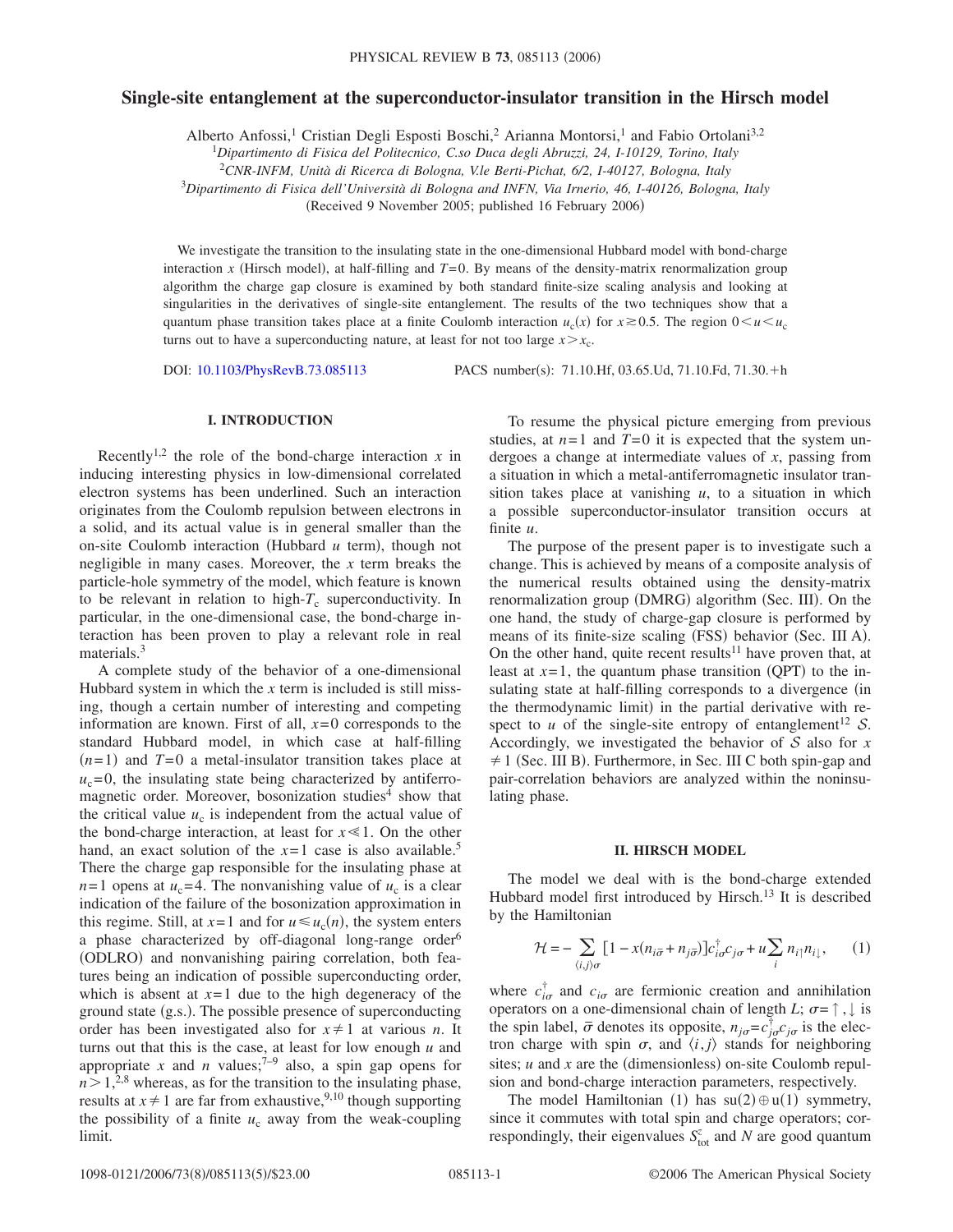numbers. Due particle-hole transformation properties, the parameter region  $0 \le x \le 1$  is representative of all *x* values.

In the following we shall focus on the half-filled regime. For  $x=1$  H acquires an extra symmetry, since in this case the so-called  $\eta$ -pairing operator  $\eta = \sum_j \eta_j = \sum_j c_{j\downarrow} c_{j\uparrow}$  and its Hermitian conjugate both commute with the Hamiltonian, which also preserves the total number of doubly occupied sites. These symmetries can be exploited to obtain the complete spectrum of the model, from which both zero-temperature<sup>5</sup> and finite-temperature<sup>14</sup> properties can be gained. In particular the g.s. phase diagram is characterized by two QPT's. At  $u=4$  a charge gap opens and the system enters an insulating phase, whereas for  $-4 \le u \le 4$  a gapless phase characterized by superconducting correlations and ODLRO is approached. The latter reads  $\lim_{|i-j| \to \infty} \langle \eta_i^{\dagger} \eta_j \rangle = n_d^2$ , with  $n_d$  the average number of doubly occupied sites  $(0 \le n_d \le 1/2)$ . For *u* < -4 a further phase appears, which contains just empty and doubly occupied sites, and is again characterized by ODLRO. Noticeably, all phases containing singly occupied sites are highly degenerate, since the spin orientation is arbitrary. The  $x=1$  case has also been explored<sup>11</sup> by means of single-site entanglement. In the sector with zero magnetization  $(S<sub>tot</sub><sup>z</sup>=0)$  the latter reads

$$
S = -\left[2n_d \log_2 n_d + (1 - 2n_d) \log_2 \left(\frac{1}{2} - n_d\right)\right].
$$
 (2)

In the thermodynamic limit the above QPT's appear as divergences in  $\partial_{\mu}S$ . In particular, the transition to the insulating state is signaled by an algebraic divergence of the latter quantity. *S* has been studied at  $x=0$  as well:<sup>15</sup> in this case no singularities are shown by  $\partial_u S$ .

## **III. DISCUSSION OF NUMERICAL RESULTS**

In order to study the transition to the insulating state at arbitrary  $x$  we used the DMRG method.<sup>16</sup> The algorithm has been customized<sup>17</sup> for the convergence of not only the g.s., but also of several excited-state energies. This is important when the g.s. in a given sector of *N* and  $S_{\text{tot}}^z$  is quasidegenerate and the procedure with only one target state could give unreliable results. The number of optimized DMRG states was fixed to (at least)  $m = 512$ , and periodic boundary conditions have been used. The correlation functions on the g.s. are computed at the end of the finite-system iterations.

#### **A. Charge-gap closure**

We computed the charge gap at half-filling as

$$
\Delta_{\rm c} = \frac{E(L+2) + E(L-2) - 2E(L)}{2},\tag{3}
$$

where  $E(N)$  corresponds to the g.s. energy of the system evaluated as the lowest-energy state in the sector  $S_{\text{tot}}^z = 0$  with *N* electrons. Indeed, Eq. (3) allows to analyze the conducting properties of the system without affecting the magnetic ones.



FIG. 1. (Color online) The critical values for the opening of the charge gap in the  $u$ , $x$  plane, as obtained by the different methods: exact results (triangles), FSS analysis (dots), and singularities in  $\partial_{\alpha}S$ , for  $\alpha = u, x$  (crosses). M, I, and SC stand for metallic, insulating, and superconducting phases, respectively.

We fixed x to different values and, for each of them, we evaluated the charge gap  $(3)$  for several values of  $u$  and  $L$  in order to be able to perform the FSS analysis and to find the *true* (that is, in the thermodynamic limit) critical value of *u* for which the gap closes. We recall that, as *x* grows, the system goes to a more symmetric and ordered phase, to the point that, at *x*= 1, the g.s. becomes highly degenerate, and for  $u \leq 4$  it also exhibits ODLRO, which implies strong longranged pair correlations. Accordingly, in the vicinity of that region the DMRG numerical simulation experiences some problems; the program precision becomes poorer, since the truncation procedure intrinsic to DMRG is expected to be less efficient when long-range correlations are present. Whereas when  $u > u_c(x)$ —gapped phase—numerical estimations are much more accurate: this allowed us to obtain with an acceptable error bar—the critical points, as reported in Fig. 1, which summarizes our results, displaying how there are basically two regimes:  $0 \le x \le 0.5$  (i) and  $0.5 \le x \le 1$  (ii). In (i), the transition takes place at  $u_c = 0$ : a small positive *u* forces the system to become a charge insulator. Here the numerical simulation is not so demanding, and the results of FSS analysis of gap closure are quite accurate, as shown in Fig. 2.

On the other hand, in region (ii),  $u_c$  becomes different from zero and positive, increasing smoothly to match the analytical exact result  $u_c(1) = 4$ . Correspondingly, a noninsulating phase is stable for positive values  $u < u_c$  of the Coulomb repulsion parameter. Interestingly, the behavior of the gap closure when entering such a phase changes; it is no longer of linear type, as reported in Fig. 3.

At  $x=0.5$  the model Hamiltonian acquires extra symmetries, since the term interchanging singly and doubly occupied sites disappears. We observed that in its surrounding the numerical simulations, and in particular the FSS analysis, experienced greater difficulties, to the point that we were not able in this case to distinguish by this method whether or not the gap closes at finite  $u_c$  (up to  $u_c \leq 1$ ).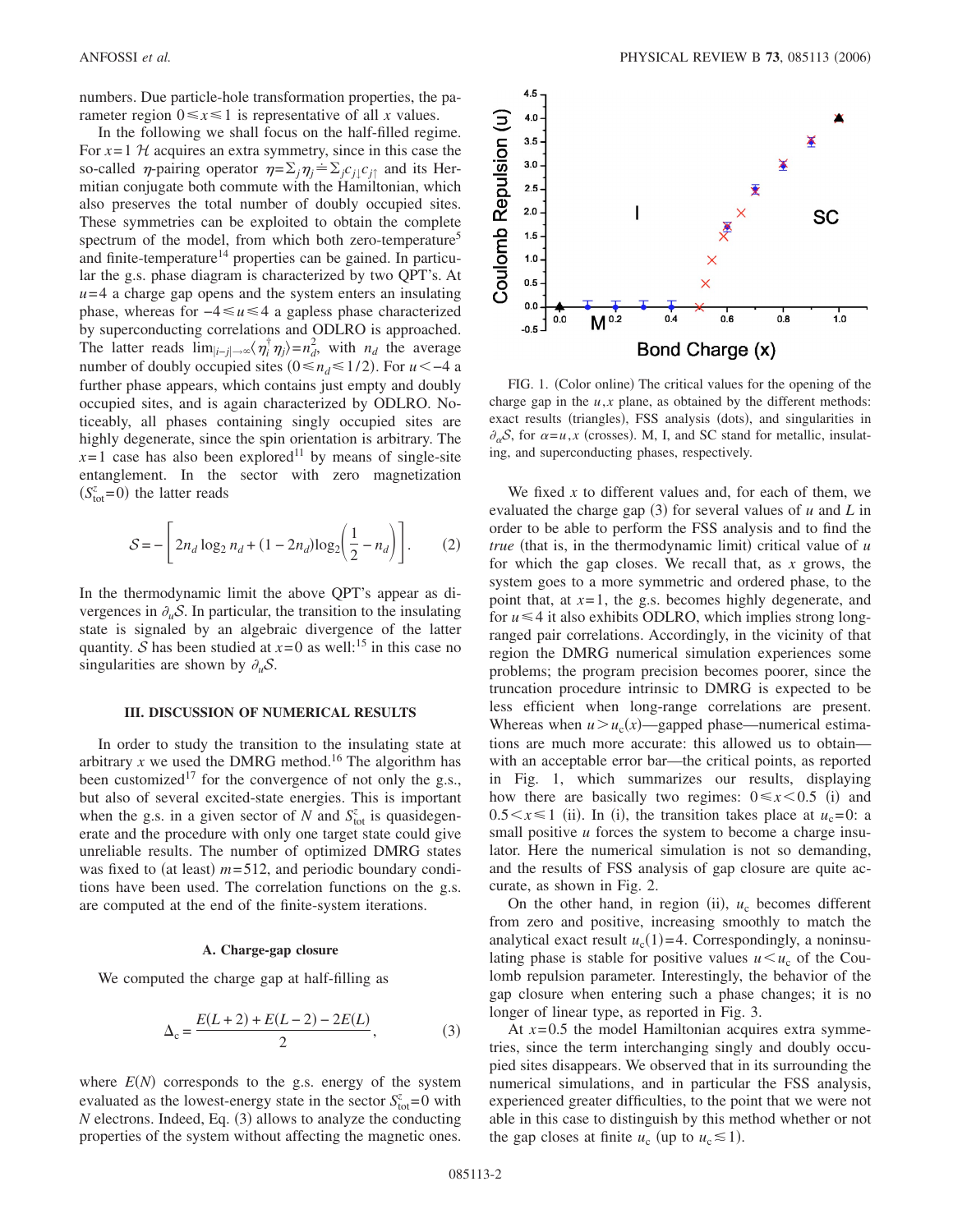

FIG. 2. (Color online) Finite-size scaling of the charge gap (3) evaluated at  $u=0$  for  $x=0.1$ , 0.2, 0.3, 0.4, and  $L=10-62$  as a function of 1/*L*.

## **B. Single-site entanglement**

As already pointed out, recent results have shown how at least some QPT's can be spotted by measures of entanglement. In particular, the transition to the insulating phase at  $x=1$  is signaled as an algebraic divergence of  $\partial_u S^{11}$ . We then perform a study of the same transition at  $x \neq 1$  through  $\partial_{\alpha} S$ . Here S is a function of  $n_d$  [see Eq. (2)]; an accurate estimate of  $n_d$  is obtained from the correlation matrix  $\langle n_i n_j \rangle$  $(n_i = \sum_{\sigma} n_{i\sigma})$  by averaging over its diagonal entries. This procedure compensates for the lack of a strict translational invariance due to the truncation approximation. Moreover, also finite-size effects are rather small, since  $S$  is related to single-site correlations and can be regarded as a thermodynamic quantity for  $L \ge 1$ ; it turns out that its evaluation at *L*= 30 gives already a good estimate of its large-*L* behavior.

The qualitative behavior of  $S$  for different  $x$  is similar, being a decreasing monotone function of *u* with a flex de-



FIG. 3. (Color online) Finite-size scaling of the charge gap (3) evaluated at *x*= 0.7, *u*= 2.4, 2.45, 2.5, 2.6, and *L*= 10– 62 as a function of 1/*L*2.

pending on *x*. Nevertheless, the behavior of its derivatives  $\partial_{\alpha} S$  changes drastically as  $x \approx 0.5$ ,  $u > 0$ . In Fig. 4 we report it for  $\alpha = u$ : a strong signature of the undergoing phase transition is seen whenever  $x > 0.5$ , depicted as a sharp singularity at a critical point  $u'_c(x)$ , which should be reminiscent of the divergent behavior of the same quantity in the thermodynamic limit. Remarkably, it turns out that  $u_c \equiv u'_c$  within the whole range of  $x$  values for which  $u_c$  can be evaluated through FSS (see Fig. 1). Moreover, for the reasons explained above,  $u'_c$  has negligible error bar, as opposite to  $u_c$ . Since  $S$  is easily worked out for arbitrary  $u, x$ , we may use the study of its derivatives for guessing  $u_c$ ,  $x_c$  in those regions  $(x \approx 0.5, u \le 1)$  where the study of gap closure through FSS is hard. Indeed, in Fig. 1 the points indicated just with crosses along the critical curve are obtained simply as singularities of  $\partial_x S$ .

Notice that the divergence in  $\partial_u S$  disappears for  $x \le 0.5$ . We recall that for  $x < 0.5$  we obtained  $u_c = 0$ ; we then conjec-



FIG. 4. (Color online)  $\partial_u S$  as a function of *u*, evaluated at *L*=30 for (left) *x*=0.1, 0.3, 0.4, 0.5 and (right) *x*=0.6, 0.7, 0.8, 0.9.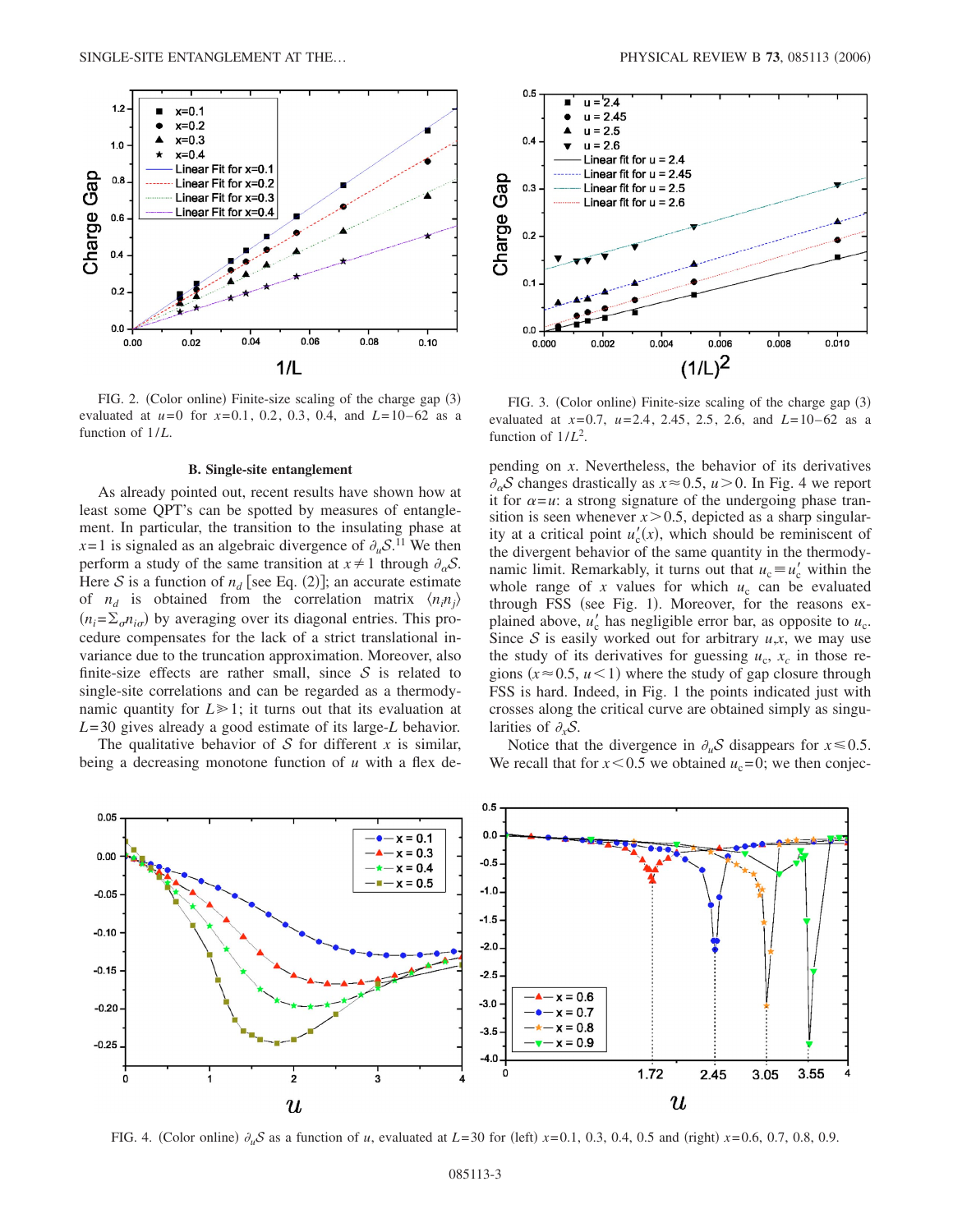

FIG. 5. (Color online) Spin gap vs chain length at  $x=0.6$  and various *u* values.

ture  $u'_{c} = 0 = u_{c}$  also at  $x = 0.5$ . We may infer that the different behavior in  $\partial_u S$  is related to the phase which opens below the insulating phase: a smooth behavior is found when such phase is metallic  $(x \le 0.5)$ , whereas a singular behavior appears when the phase changes (see below). This is signaled by the fact that also  $\partial_x S$  displays a singular behavior in correspondence of  $x_c$  whenever  $u > 0$ . In terms of the continuum theory, one passes from a situation that is physically similar to the case  $x=0$ , where the gap is created by a *marginally* relevant operator (as predicted by bosonization) and is characterized by an essential singularity, to a regime where the charge gap  $\Delta_c \propto (u - u_c)^{\nu}$  (with  $\nu < \infty$ ) is generated by a truly relevant operator. In fact, according to the scaling analysis in Ref. 18,  $\partial_{\alpha} S$  should diverge with an exponent  $\rho = 2 - 2\nu$ whenever  $\nu < 1$ , and the numerical data in the right panel of Fig. 4 clearly show a finite value of  $\rho$  and thus of  $\nu$ .

As a matter of fact, let us notice that the singularities found in  $\partial_{\alpha} S$  are a direct consequence of the behavior of  $\partial_{\alpha} n_d$ , since  $n_d$  in the present case is the only nontrivial correlation contained in  $S$  [see Eq. (2)]. Hence the change which takes place along the critical curve is driven by  $n_d$  as a function of *u* or *x*.

#### **C. Pairing and spin gap**

A study of the binding energy

$$
E_{\rm b} \doteq \frac{1}{2} [E(L+2) + E(L) - 2E(L+1)]
$$

confirms that for  $x > x_c$ ,  $u < u_c$  a new phase opens, characterized by negative  $E<sub>b</sub>$ . This fact could correspond simply to phase separation, as well as to superconductivity, both phenomena having been observed in previous numerical studies by varying  $x$ ,  $u$ , and  $n^{8,10}$  In order to understand the nature of the new phase in our case, we have studied both singlet pair correlations  $\langle \eta_i^{\dagger} \eta_j \rangle$  and the spin gap



FIG. 6. (Color online) Pair correlations at half chain  $(|i-j| = L/2)$  vs chain length at *x*=0.6 and various *u* values.

$$
\Delta_s = E(L, S_{\text{tot}}^z = 1) - E(L, S_{\text{tot}}^z = 0)
$$

at  $x=0.6$  at various  $L$ . The results support the superconducting (SC) nature of the phase. In fact, within such phase, the spin gap turns out to be open up to  $u_c$  (see Fig. 5).

Furthermore, in Fig. 6 it is shown that as  $u \lt u_c$  the pair correlations do not vanish for  $|i-j| \rightarrow \infty$ , reaching an asymptotic value of the order of  $n_d^2$ , as in the exact case  $x=1$ . A detailed study of the above phase would require an exhaustive investigation of spin gap and pair correlations for higher *x* values as well. Such analysis is beyond the purposes of the present paper and is expected to become more demanding as *x* becomes closer to 1. Moreover, at  $x=1$  the spin gap disappears. However, as far as the physics is concerned, since we do not expect that this would differ qualitatively from that observed at the specific value  $x=0.6$ , we resolved to call that phase SC. Notice also that in real materials it is more likely to have  $x \approx 0.6$  than  $x = 1$ .

## **IV. CONCLUSIONS**

In summary, we have studied the role played by the bondcharge interaction in the opening of the insulating phase in the Hirsch model. The critical curve  $(u_c, x_c)$  is accurately determined through the composite use of FSS analysis of charge-gap closure and of singularities in  $S$ ; the curve qualitatively agrees with results obtained within the slave-boson approximation.<sup>9</sup> The point  $x=0.5$  appears to play a key role. In particular, the bosonization description, indicating  $u_c=0$ , holds up to  $x \approx 0.5$ , whereas the rich physics characteristic of the integrable (and highly degenerate) case  $x = 1$  in fact qualitatively survives down to  $x \approx 0.5$ . The region below  $u_c$ changes from metallic to SC again at  $x \approx 0.5$ . In correspondence, the FSS analysis of gap closure shows that the dependence of  $\Delta_c$  on  $1/L$  at the critical point passes from linear to nonlinear, which fact may be interpreted within conformal field theory<sup>19</sup> as a signature of vanishing charge velocity  $v_c$ . This possibility is supported both by a direct calculation at *u*= 2.45, *x*= 0.70, where we found  $v_c \approx 10^{-2}$ , and by Fig. 2 in which the line slope decreases when approaching  $x=0.5$ from below. Note that such a scenario requires that the cen